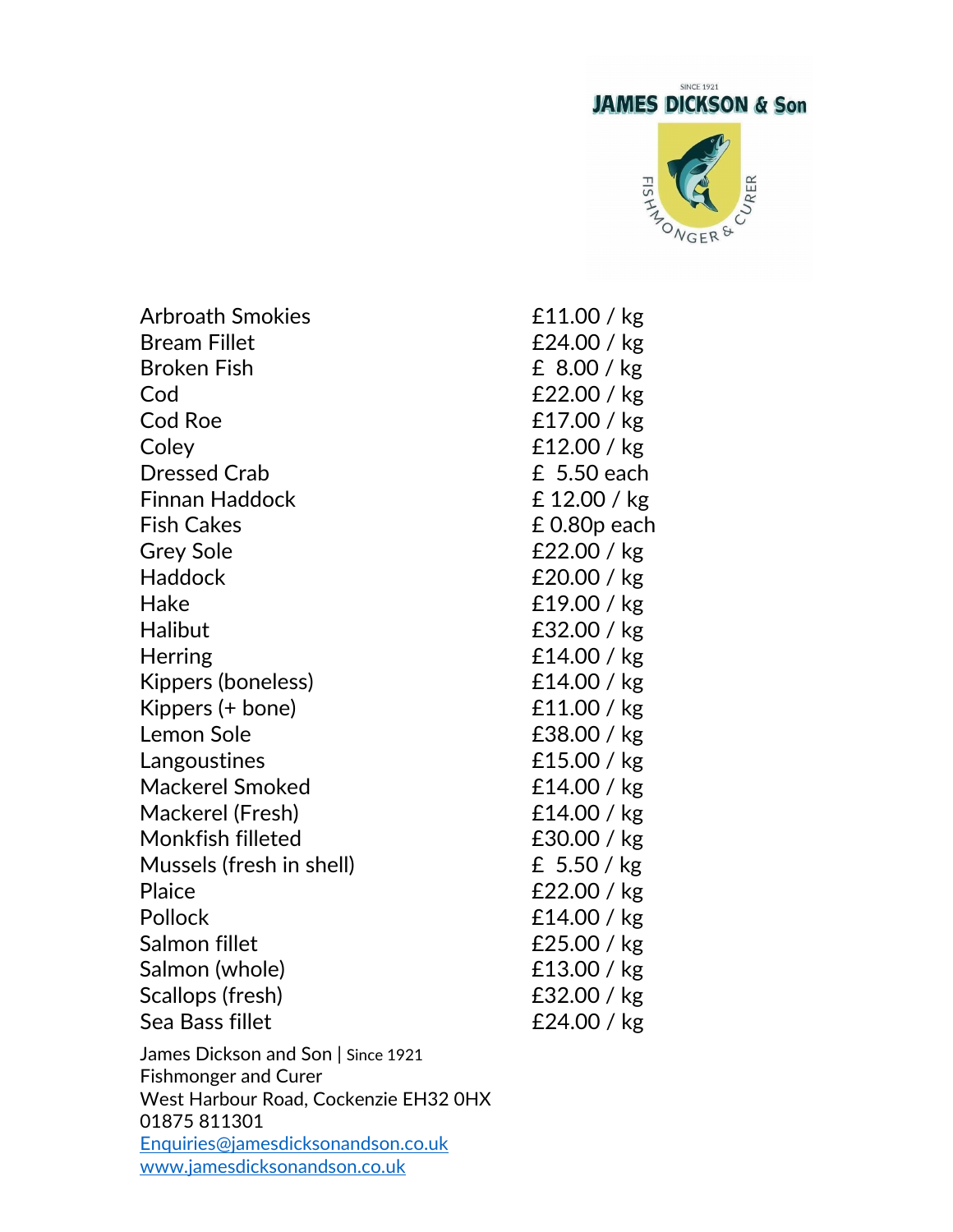

| <b>Smoked Haddock</b>         | £20.00 / kg   |
|-------------------------------|---------------|
| <b>Smoked Salmon (sliced)</b> | £34.00 / kg   |
| Smoked Salmon (whole side)    | £32.00 / kg   |
| Hot smoked salmon             | £32.00 / kg   |
| Squid                         | £18.00 / kg   |
| Swordfish                     | £25.00 / $kg$ |
| <b>Trout fillet</b>           | £18.00 / kg   |
| Tuna steak                    | £25.00 / $kg$ |
| Turbot                        | £35.00 / kg   |
|                               |               |

Salmon, sea bass, sea bream and trout are all farmed fish.

Fresh mussels are Shetland farmed.

Fresh prawns, crab and lobsters are caught locally in East Lothian.

Haddock, sole, grey sole, monkfish and halibut are all from the Rockall area.

Tuna is from the Indian Ocean.

Kippers, smoked mackerel, fish cakes and yellow smoked haddock all contain dye. Natural kippers and natural smoked haddock do not contain dye.

James Dickson and Son | Since 1921 Fishmonger and Curer West Harbour Road, Cockenzie EH32 0HX 01875 811301 [Enquiries@jamesdicksonandson.co.uk](mailto:Enquiries@jamesdicksonandson.co.uk) [www.jamesdicksonandson.co.uk](http://www.jamesdicksonandson.co.uk/)